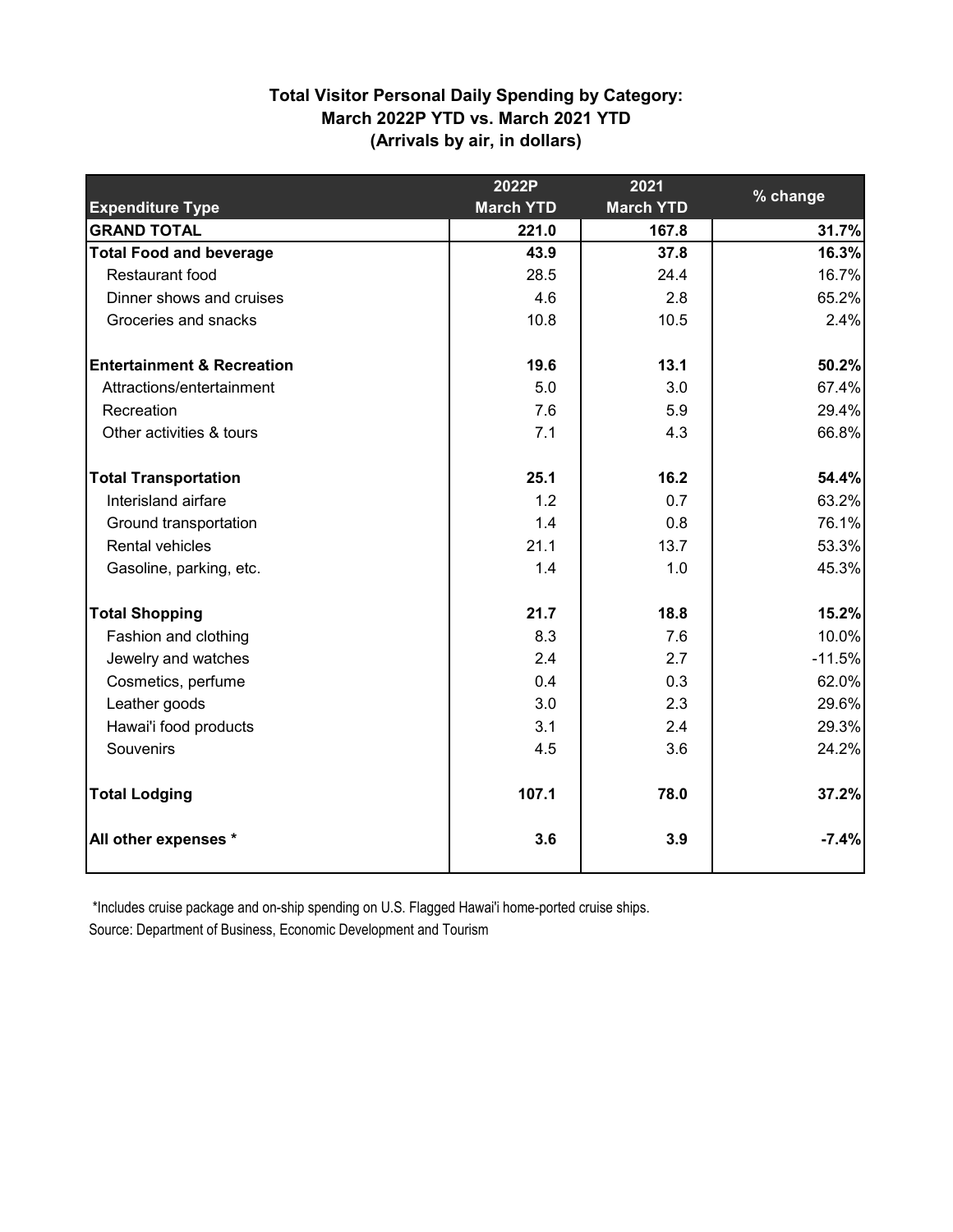# **(Arrivals by air, in dollars) Total Visitor Personal Daily Spending by Category: March 2022P YTD vs. March 2020 YTD**

|                                       | 2022P            | 2020             |          |
|---------------------------------------|------------------|------------------|----------|
| <b>Expenditure Type</b>               | <b>March YTD</b> | <b>March YTD</b> | % change |
| <b>GRAND TOTAL</b>                    | 221.0            | 202.8            | 9.0%     |
| <b>Total Food and beverage</b>        | 43.9             | 41.9             | 4.9%     |
| <b>Restaurant food</b>                | 28.5             | 28.3             | 0.8%     |
| Dinner shows and cruises              | 4.6              | 3.8              | 21.1%    |
| Groceries and snacks                  | 10.8             | 9.8              | 10.7%    |
| <b>Entertainment &amp; Recreation</b> | 19.6             | 16.0             | 22.9%    |
| Attractions/entertainment             | 5.0              | 5.4              | $-9.1%$  |
| Recreation                            | 7.6              | 5.3              | 42.2%    |
| Other activities & tours              | 7.1              | 5.3              | 32.9%    |
| <b>Total Transportation</b>           | 25.1             | 20.5             | 22.1%    |
| Interisland airfare                   | 1.2              | 2.5              | $-53.2%$ |
| Ground transportation                 | 1.4              | 1.7              | $-19.2%$ |
| Rental vehicles                       | 21.1             | 15.1             | 39.5%    |
| Gasoline, parking, etc.               | 1.4              | 1.2              | 16.9%    |
| <b>Total Shopping</b>                 | 21.6             | 22.6             | $-4.3%$  |
| Fashion and clothing                  | 8.3              | 8.9              | $-6.5%$  |
| Jewelry and watches                   | 2.4              | 2.6              | $-8.0%$  |
| Cosmetics, perfume                    | 0.4              | 0.9              | $-52.8%$ |
| Leather goods                         | 3.0              | 3.4              | $-12.3%$ |
| Hawai'i food products                 | 3.1              | 3.6              | $-14.1%$ |
| Souvenirs                             | 4.5              | 3.6              | 24.2%    |
| <b>Total Lodging</b>                  | 107.1            | 95.2             | 12.5%    |
| All other expenses *                  | 3.6              | 6.6              | $-45.5%$ |

 \*Includes cruise package and on-ship spending on U.S. Flagged Hawai'i home-ported cruise ships. Source: Department of Business, Economic Development and Tourism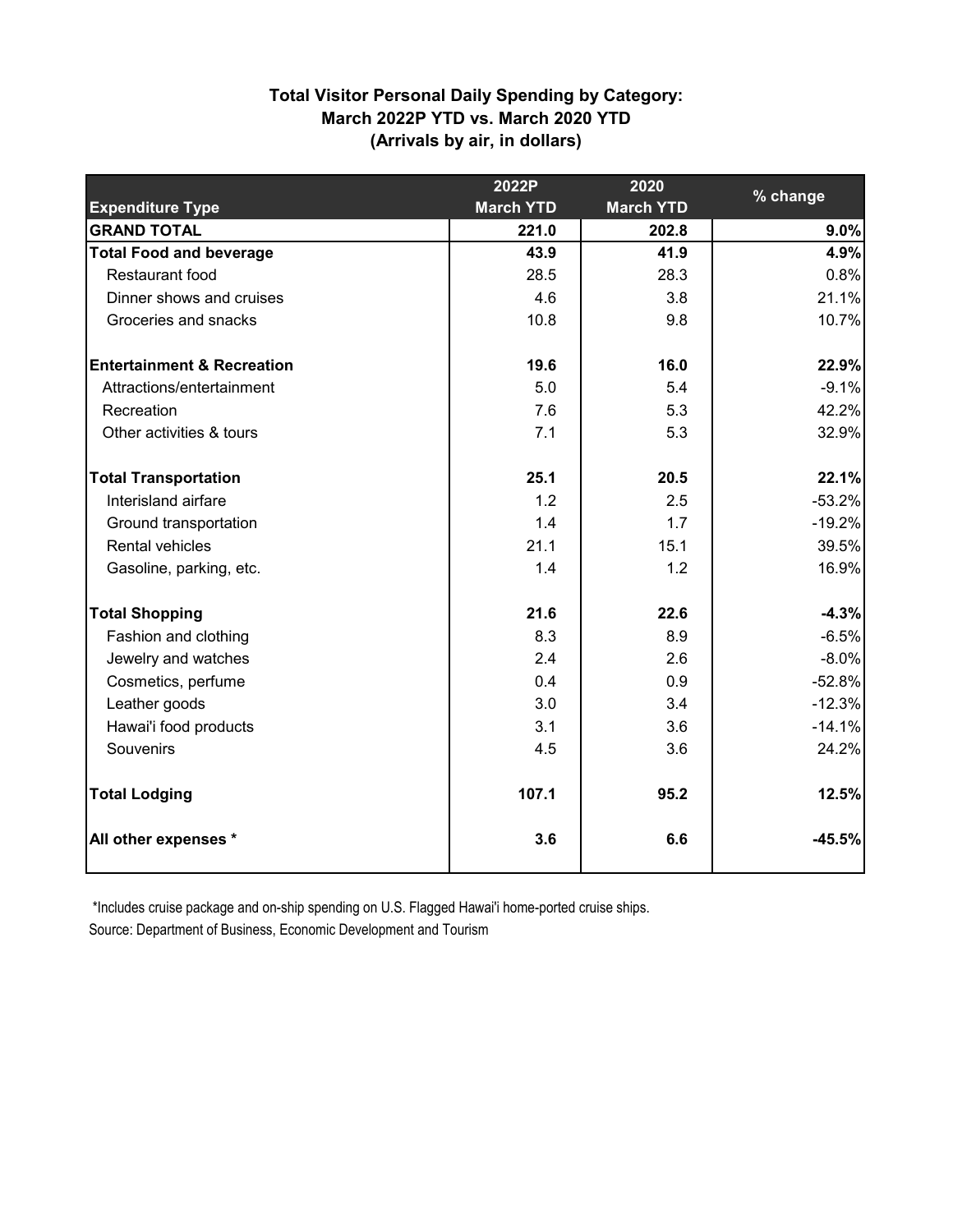# **(Arrivals by air, in dollars) Total Visitor Personal Daily Spending by Category: March 2022P YTD vs. March 2019 YTD**

|                                       | 2022P            | 2019             |          |
|---------------------------------------|------------------|------------------|----------|
| <b>Expenditure Type</b>               | <b>March YTD</b> | <b>March YTD</b> | % change |
| <b>GRAND TOTAL</b>                    | 221.0            | 198.0            | 11.6%    |
| <b>Total Food and beverage</b>        | 43.9             | 40.7             | 8.1%     |
| <b>Restaurant food</b>                | 28.5             | 26.7             | 6.7%     |
| Dinner shows and cruises              | 4.6              | 3.8              | 20.9%    |
| Groceries and snacks                  | 10.8             | 10.1             | 7.1%     |
| <b>Entertainment &amp; Recreation</b> | 19.6             | 16.3             | 20.3%    |
| Attractions/entertainment             | 5.0              | 4.9              | 0.1%     |
| Recreation                            | 7.6              | 5.7              | 33.6%    |
| Other activities & tours              | 7.1              | 5.8              | 23.0%    |
| <b>Total Transportation</b>           | 25.1             | 19.9             | 26.2%    |
| Interisland airfare                   | 1.2              | 2.4              | $-49.9%$ |
| Ground transportation                 | 1.4              | 1.8              | $-21.2%$ |
| Rental vehicles                       | 21.1             | 14.5             | 45.2%    |
| Gasoline, parking, etc.               | 1.4              | 1.3              | 10.0%    |
| <b>Total Shopping</b>                 | 21.6             | 24.4             | $-11.3%$ |
| Fashion and clothing                  | 8.3              | 9.6              | $-13.0%$ |
| Jewelry and watches                   | 2.4              | 2.7              | $-10.5%$ |
| Cosmetics, perfume                    | 0.4              | 1.0              | $-58.5%$ |
| Leather goods                         | 3.0              | 3.5              | $-15.2%$ |
| Hawai'i food products                 | 3.1              | 3.6              | $-16.2%$ |
| Souvenirs                             | 4.5              | 4.0              | 10.6%    |
| <b>Total Lodging</b>                  | 107.1            | 89.6             | 19.6%    |
| All other expenses *                  | 3.6              | 7.1              | $-49.7%$ |

 \*Includes cruise package and on-ship spending on U.S. Flagged Hawai'i home-ported cruise ships. Source: Department of Business, Economic Development and Tourism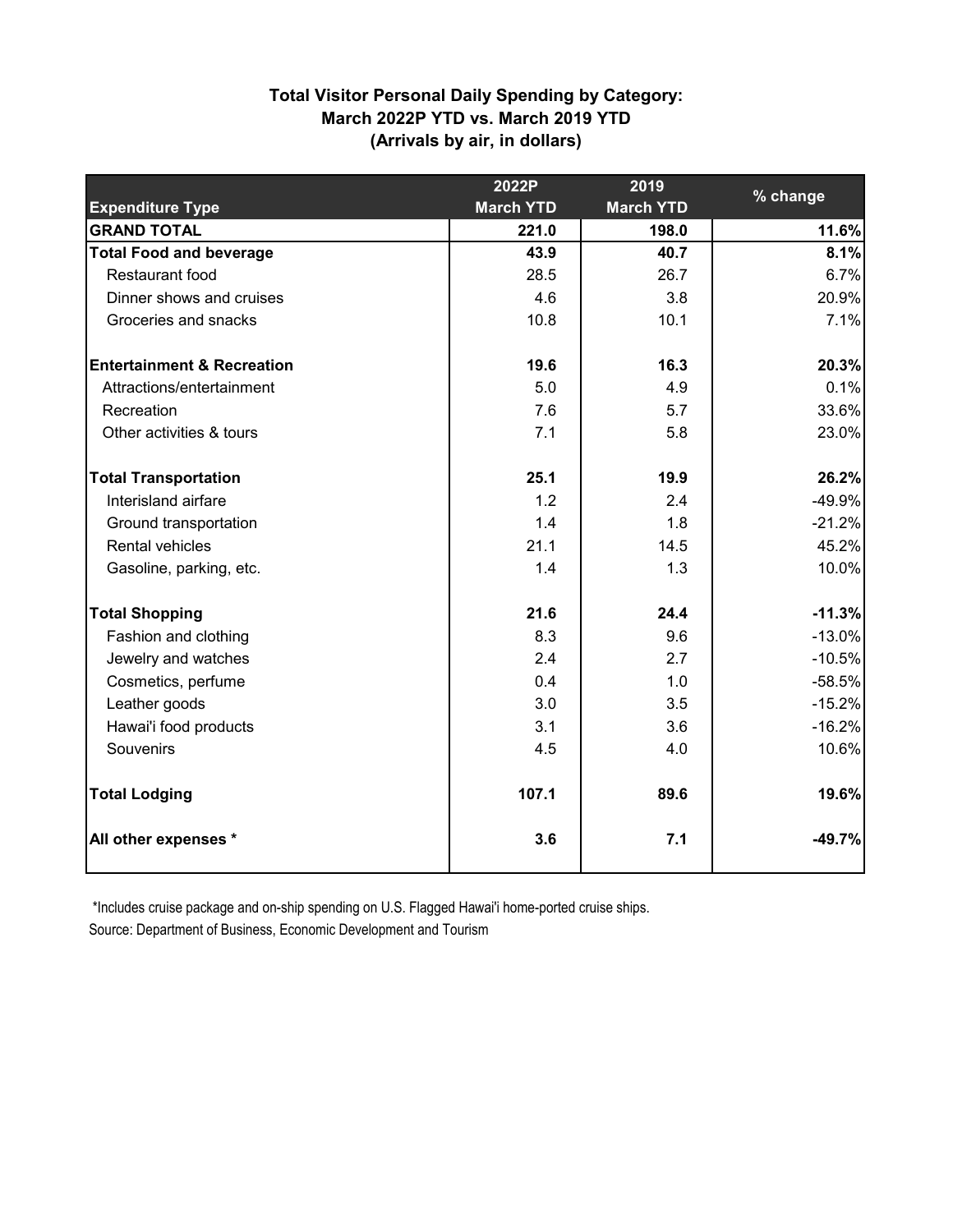## **(Arrivals by air, in dollars) U.S. Total Visitor Personal Daily Spending by Category: March 2022P YTD vs. March 2021 YTD**

|                                       | 2022P            | 2021             |          |
|---------------------------------------|------------------|------------------|----------|
| <b>Expenditure Type</b>               | <b>March YTD</b> | <b>March YTD</b> | % change |
| <b>GRAND TOTAL</b>                    | 227.1            | 167.5            | 35.6%    |
| <b>Total Food and beverage</b>        | 45.0             | 37.7             | 19.4%    |
| Restaurant food                       | 29.2             | 24.3             | 20.0%    |
| Dinner shows and cruises              | 4.6              | 2.7              | 69.6%    |
| Groceries and snacks                  | 11.2             | 10.6             | 5.2%     |
| <b>Entertainment &amp; Recreation</b> | 20.1             | 13.0             | 54.7%    |
| Attractions/entertainment             | 4.8              | 2.9              | 68.0%    |
| Recreation                            | 8.0              | 5.9              | 35.4%    |
| Other activities & tours              | 7.3              | 4.2              | 72.6%    |
| <b>Total Transportation</b>           | 25.9             | 16.2             | 59.9%    |
| Interisland airfare                   | 1.0              | 0.7              | 55.0%    |
| Ground transportation                 | 1.3              | 0.7              | 77.6%    |
| Rental vehicles                       | 22.1             | 13.8             | 60.1%    |
| Gasoline, parking, etc.               | 1.4              | 1.0              | 46.9%    |
| <b>Total Shopping</b>                 | 21.1             | 18.5             | 14.2%    |
| Fashion and clothing                  | 7.8              | 7.4              | 6.0%     |
| Jewelry and watches                   | 2.5              | 2.7              | $-10.5%$ |
| Cosmetics, perfume                    | 0.3              | 0.3              | 39.4%    |
| Leather goods                         | 2.9              | 2.3              | 27.9%    |
| Hawai'i food products                 | 3.1              | 2.3              | 34.7%    |
| Souvenirs                             | 4.5              | 3.6              | 26.3%    |
| <b>Total Lodging</b>                  | 111.5            | 78.3             | 42.3%    |
| All other expenses *                  | 3.5              | 3.8              | $-8.9%$  |

\*Includes cruise package and on-ship spending on U.S. Flagged Hawai'i home-ported cruise ships.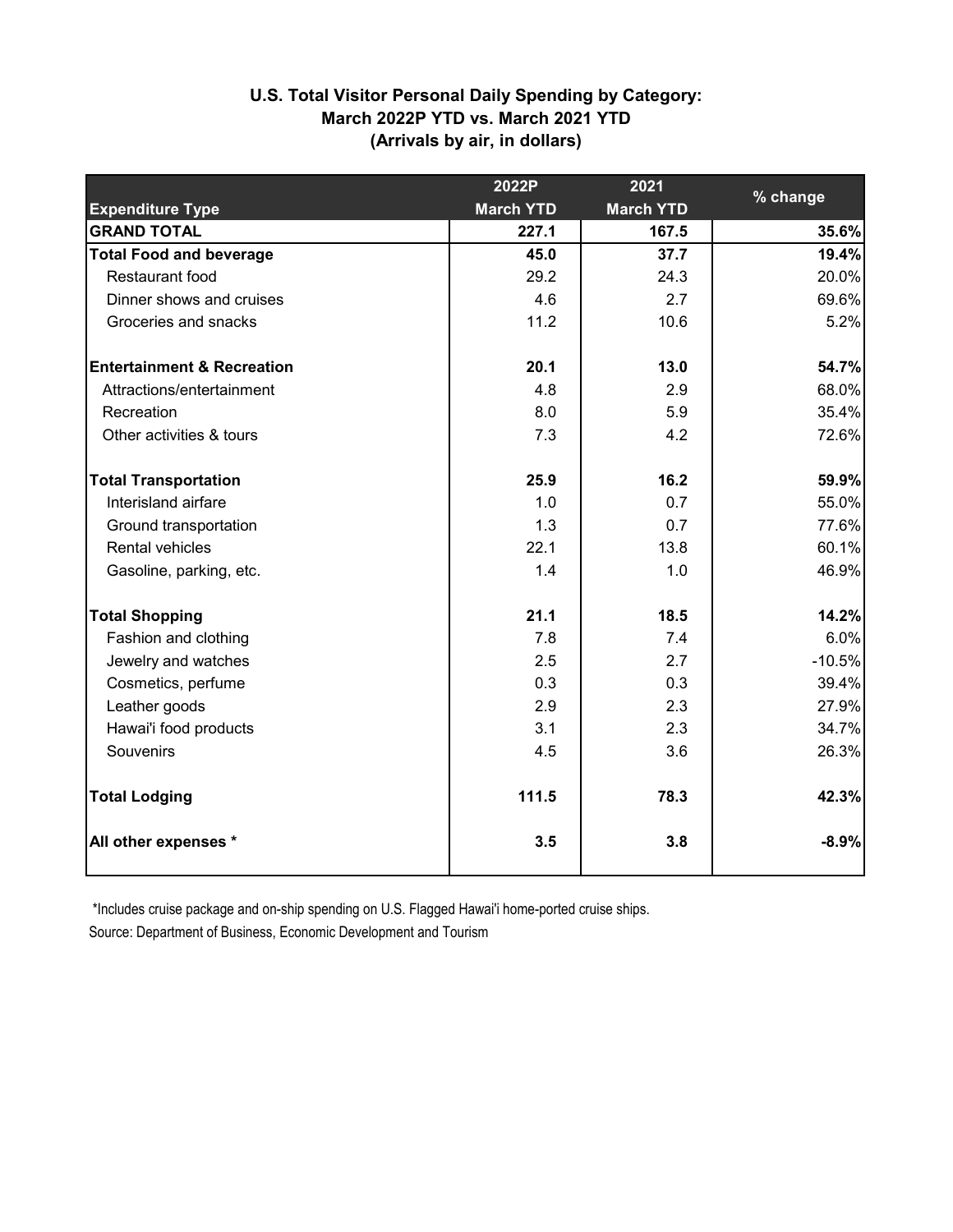# **(Arrivals by air, in dollars) U.S. Total Visitor Personal Daily Spending by Category: March 2022P YTD vs. March 2020 YTD**

|                                       | 2022P            | 2020             |          |
|---------------------------------------|------------------|------------------|----------|
| <b>Expenditure Type</b>               | <b>March YTD</b> | <b>March YTD</b> | % change |
| <b>GRAND TOTAL</b>                    | 227.1            | 199.1            | 14.1%    |
| <b>Total Food and beverage</b>        | 45.0             | 40.0             | 12.5%    |
| Restaurant food                       | 29.2             | 26.3             | 10.9%    |
| Dinner shows and cruises              | 4.6              | 3.9              | 19.4%    |
| Groceries and snacks                  | 11.2             | 9.8              | 14.0%    |
| <b>Entertainment &amp; Recreation</b> | 20.1             | 15.8             | 27.2%    |
| Attractions/entertainment             | 4.8              | 4.4              | 8.8%     |
| Recreation                            | 8.0              | 5.9              | 35.9%    |
| Other activities & tours              | 7.3              | 5.5              | 32.8%    |
| <b>Total Transportation</b>           | 25.9             | 21.4             | 20.9%    |
| Interisland airfare                   | 1.0              | 2.8              | $-63.0%$ |
| Ground transportation                 | 1.3              | 1.1              | 23.0%    |
| Rental vehicles                       | 22.1             | 16.3             | 35.3%    |
| Gasoline, parking, etc.               | 1.4              | 1.2              | 16.4%    |
| <b>Total Shopping</b>                 | 21.1             | 16.6             | 27.5%    |
| Fashion and clothing                  | 7.8              | 6.3              | 23.3%    |
| Jewelry and watches                   | 2.5              | 2.5              | $-1.0%$  |
| Cosmetics, perfume                    | 0.3              | 0.3              | 4.9%     |
| Leather goods                         | 2.9              | 1.4              | 105.6%   |
| Hawai'i food products                 | 3.1              | 2.7              | 17.7%    |
| Souvenirs                             | 4.5              | 3.3              | 34.0%    |
| <b>Total Lodging</b>                  | 111.5            | 98.5             | 13.2%    |
| All other expenses *                  | 3.5              | 6.8              | $-48.2%$ |

\*Includes cruise package and on-ship spending on U.S. Flagged Hawai'i home-ported cruise ships.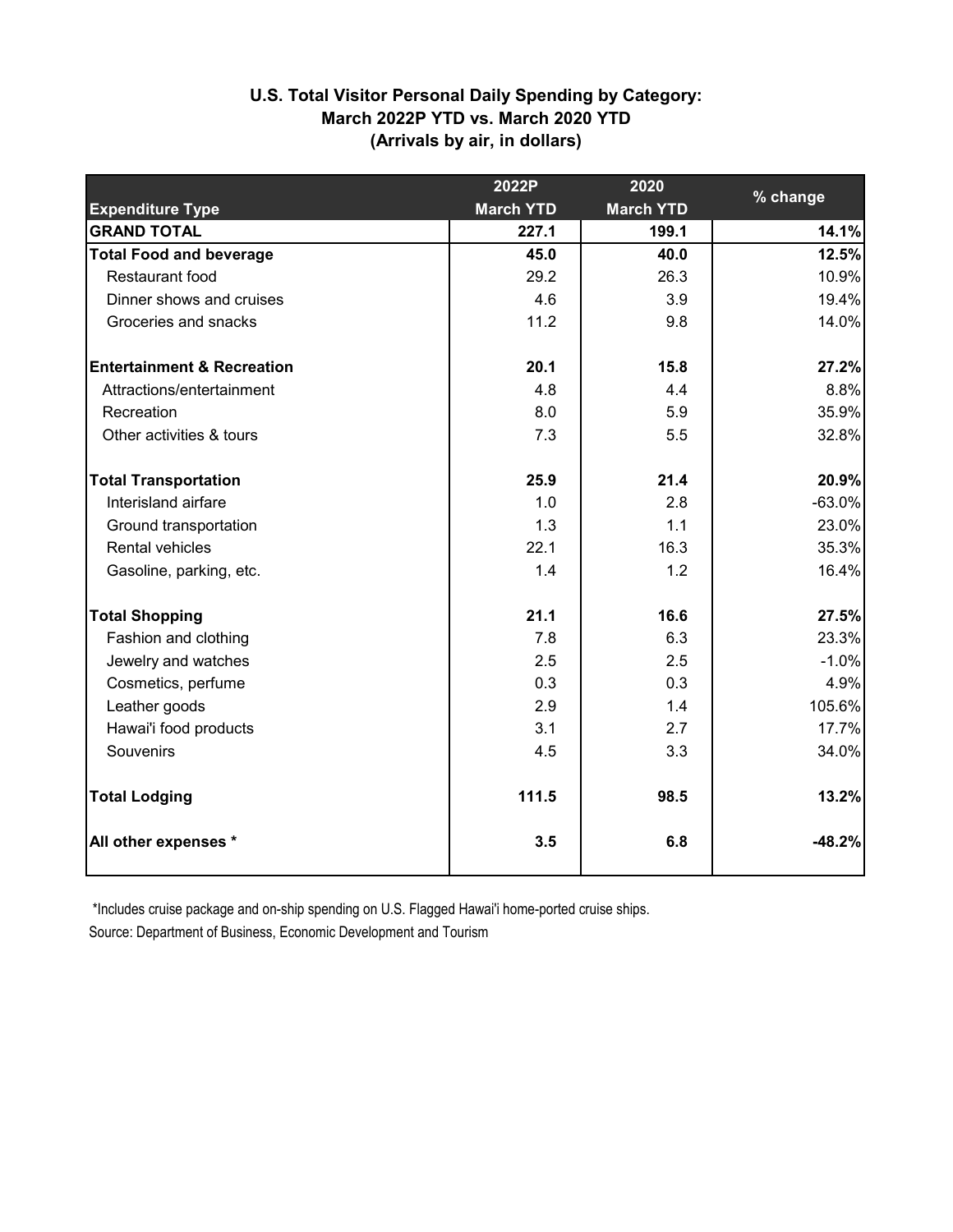# **(Arrivals by air, in dollars) U.S. Total Visitor Personal Daily Spending by Category: March 2022P YTD vs. March 2019 YTD**

|                                       | 2022P            | 2019             | % change |
|---------------------------------------|------------------|------------------|----------|
| <b>Expenditure Type</b>               | <b>March YTD</b> | <b>March YTD</b> |          |
| <b>GRAND TOTAL</b>                    | 227.1            | 191.2            | 18.8%    |
| <b>Total Food and beverage</b>        | 45.0             | 39.2             | 14.7%    |
| Restaurant food                       | 29.2             | 25.4             | 15.0%    |
| Dinner shows and cruises              | 4.6              | 4.0              | 14.7%    |
| Groceries and snacks                  | 11.2             | 9.8              | 13.8%    |
| <b>Entertainment &amp; Recreation</b> | 20.1             | 16.0             | 25.5%    |
| Attractions/entertainment             | 4.8              | 4.1              | 17.7%    |
| Recreation                            | 8.0              | 6.3              | 27.9%    |
| Other activities & tours              | 7.3              | 5.7              | 28.4%    |
| <b>Total Transportation</b>           | 25.9             | 20.5             | 26.3%    |
| Interisland airfare                   | 1.0              | 2.1              | $-50.7%$ |
| Ground transportation                 | 1.3              | 1.0              | 26.0%    |
| Rental vehicles                       | 22.1             | 16.1             | 37.3%    |
| Gasoline, parking, etc.               | 1.4              | 1.3              | 14.2%    |
| <b>Total Shopping</b>                 | 21.1             | 16.1             | 31.2%    |
| Fashion and clothing                  | 7.8              | 6.5              | 20.7%    |
| Jewelry and watches                   | 2.5              | 2.2              | 10.2%    |
| Cosmetics, perfume                    | 0.3              | 0.4              | $-5.9%$  |
| Leather goods                         | 2.9              | 0.7              | 324.7%   |
| Hawai'i food products                 | 3.1              | 2.7              | 15.3%    |
| Souvenirs                             | 4.5              | 3.6              | 23.5%    |
| <b>Total Lodging</b>                  | 111.5            | 92.9             | 20.0%    |
| All other expenses *                  | 3.5              | 6.5              | $-46.4%$ |

\*Includes cruise package and on-ship spending on U.S. Flagged Hawai'i home-ported cruise ships.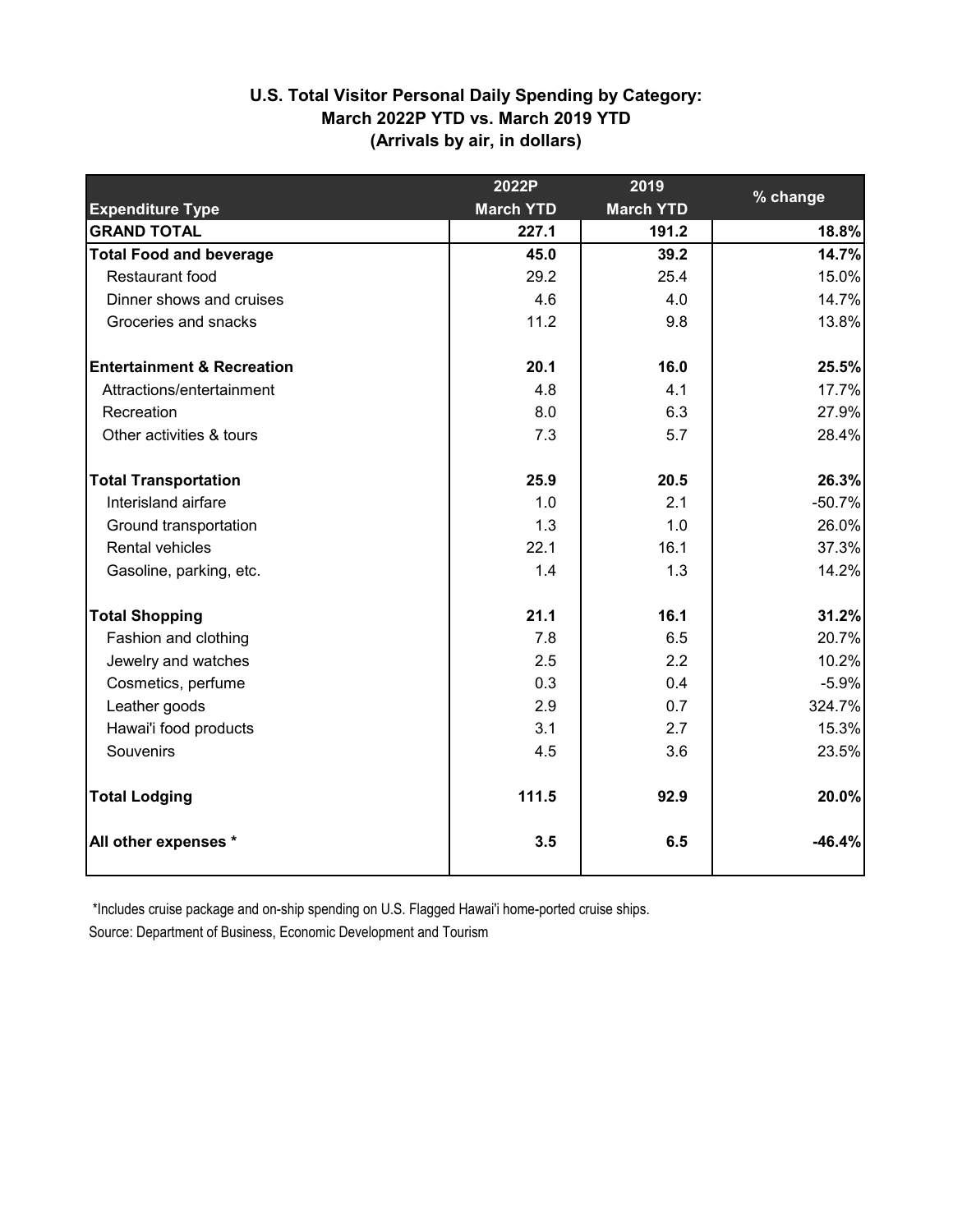# **(Arrivals by air, in dollars) U.S. West Visitor Personal Daily Spending by Category: March 2022P YTD vs. March 2021 YTD**

|                                       | 2022P            | 2021             |          |
|---------------------------------------|------------------|------------------|----------|
| <b>Expenditure Type</b>               | <b>March YTD</b> | <b>March YTD</b> | % change |
| <b>GRAND TOTAL</b>                    | 220.6            | 164.8            | 33.9%    |
| <b>Total Food and beverage</b>        | 44.4             | 37.5             | 18.3%    |
| Restaurant food                       | 28.5             | 23.7             | 20.3%    |
| Dinner shows and cruises              | 4.3              | 2.7              | 62.3%    |
| Groceries and snacks                  | 11.5             | 11.1             | 3.4%     |
| <b>Entertainment &amp; Recreation</b> | 17.6             | 11.8             | 49.8%    |
| Attractions/entertainment             | 4.0              | 2.6              | 54.8%    |
| Recreation                            | 7.5              | 5.2              | 42.7%    |
| Other activities & tours              | 6.1              | 3.9              | 55.8%    |
| <b>Total Transportation</b>           | 25.2             | 15.6             | 61.9%    |
| Interisland airfare                   | 0.7              | 0.5              | 37.8%    |
| Ground transportation                 | 1.3              | 0.7              | 85.9%    |
| <b>Rental vehicles</b>                | 21.8             | 13.4             | 62.2%    |
| Gasoline, parking, etc.               | 1.5              | 1.0              | 52.2%    |
| <b>Total Shopping</b>                 | 20.8             | 18.3             | 13.6%    |
| Fashion and clothing                  | 8.0              | 7.2              | 10.7%    |
| Jewelry and watches                   | 1.9              | 2.4              | $-22.2%$ |
| Cosmetics, perfume                    | 0.3              | 0.2              | 64.0%    |
| Leather goods                         | 3.1              | 2.5              | 24.4%    |
| Hawai'i food products                 | 3.4              | 2.5              | 36.1%    |
| Souvenirs                             | 4.0              | 3.4              | 17.7%    |
| <b>Total Lodging</b>                  | 109.4            | 77.8             | 40.6%    |
| All other expenses *                  | 3.2              | 3.8              | $-15.8%$ |

\*Includes cruise package and on-ship spending on U.S. Flagged Hawai'i home-ported cruise ships.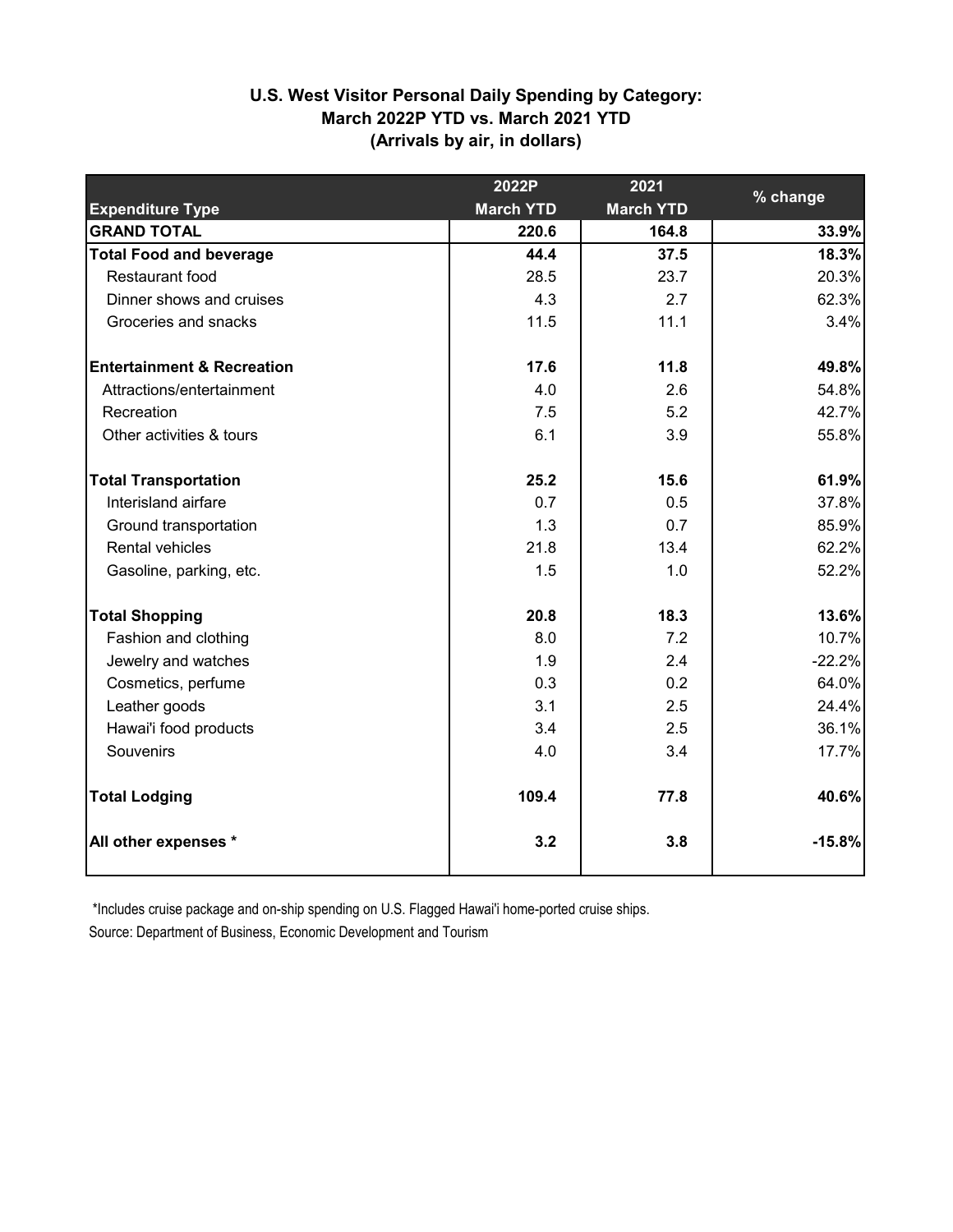# **(Arrivals by air, in dollars) U.S. West Visitor Personal Daily Spending by Category: March 2022P YTD vs. March 2020 YTD**

|                                       | 2022P            | 2020             | % change |
|---------------------------------------|------------------|------------------|----------|
| <b>Expenditure Type</b>               | <b>March YTD</b> | <b>March YTD</b> |          |
| <b>GRAND TOTAL</b>                    | 220.6            | 186.5            | 18.3%    |
| <b>Total Food and beverage</b>        | 44.4             | 38.4             | 15.7%    |
| Restaurant food                       | 28.5             | 24.6             | 15.8%    |
| Dinner shows and cruises              | 4.3              | 3.3              | 29.9%    |
| Groceries and snacks                  | 11.5             | 10.4             | 11.1%    |
| <b>Entertainment &amp; Recreation</b> | 17.6             | 13.7             | 28.5%    |
| Attractions/entertainment             | 4.0              | 3.9              | 4.1%     |
| Recreation                            | 7.5              | 5.5              | 36.7%    |
| Other activities & tours              | 6.1              | 4.4              | 39.5%    |
| <b>Total Transportation</b>           | 25.2             | 20.1             | 25.4%    |
| Interisland airfare                   | 0.7              | 2.1              | $-67.8%$ |
| Ground transportation                 | 1.3              | 0.9              | 47.4%    |
| Rental vehicles                       | 21.8             | 15.9             | 37.0%    |
| Gasoline, parking, etc.               | 1.5              | 1.2              | 22.8%    |
| <b>Total Shopping</b>                 | 20.8             | 16.5             | 25.6%    |
| Fashion and clothing                  | 8.0              | 6.4              | 25.6%    |
| Jewelry and watches                   | 1.9              | 2.1              | $-9.0%$  |
| Cosmetics, perfume                    | 0.3              | 0.4              | $-16.6%$ |
| Leather goods                         | 3.1              | 1.9              | 67.1%    |
| Hawai'i food products                 | 3.4              | 2.7              | 23.3%    |
| Souvenirs                             | 4.0              | 3.1              | 30.7%    |
| <b>Total Lodging</b>                  | 109.4            | 94.1             | 16.3%    |
| All other expenses *                  | 3.2              | 3.7              | $-14.8%$ |

\*Includes cruise package and on-ship spending on U.S. Flagged Hawai'i home-ported cruise ships.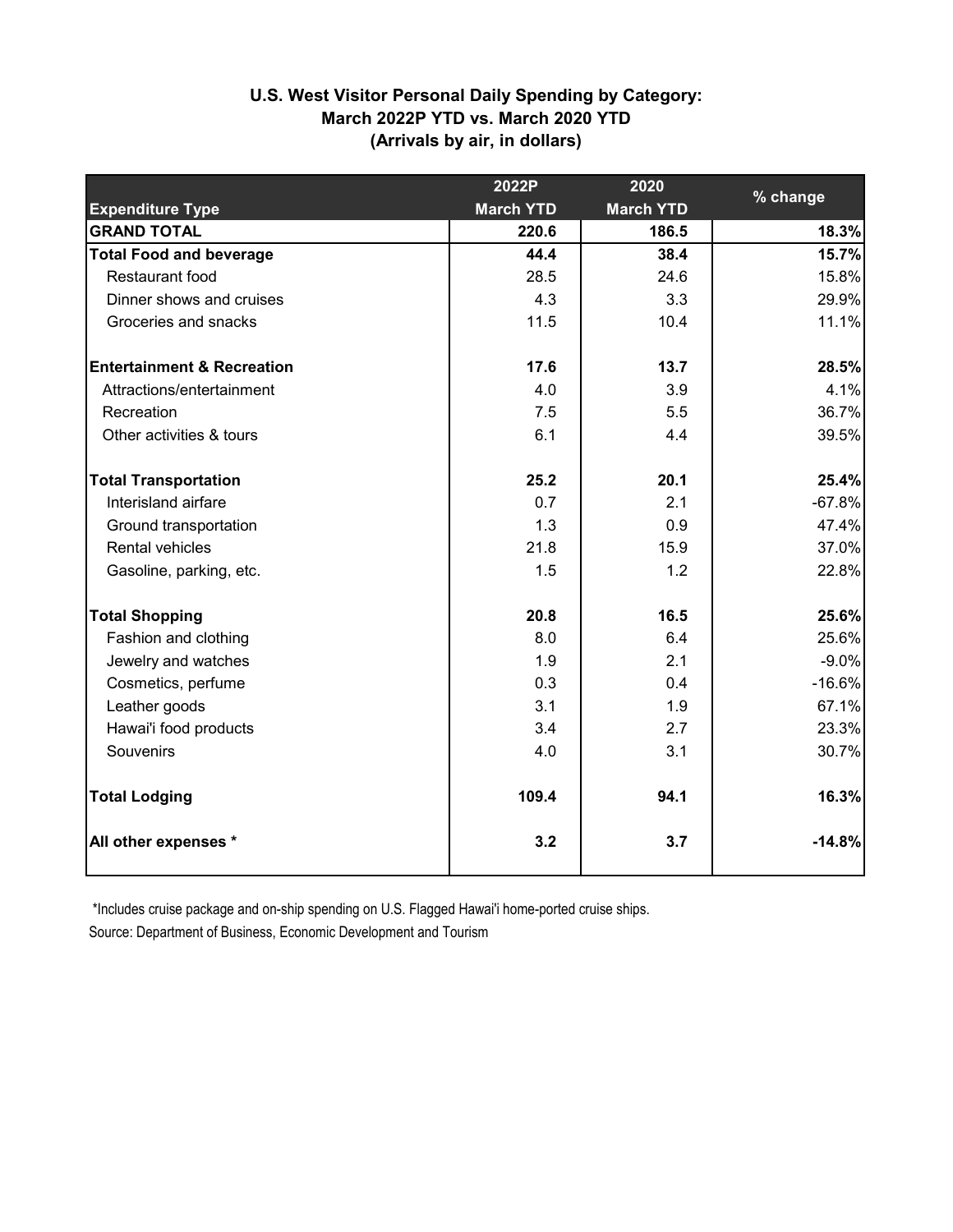# **(Arrivals by air, in dollars) U.S. West Visitor Personal Daily Spending by Category: March 2022P YTD vs. March 2019 YTD**

|                                       | 2022P            | 2019             | % change |
|---------------------------------------|------------------|------------------|----------|
| <b>Expenditure Type</b>               | <b>March YTD</b> | <b>March YTD</b> |          |
| <b>GRAND TOTAL</b>                    | 220.6            | 179.6            | 22.8%    |
| <b>Total Food and beverage</b>        | 44.4             | 37.2             | 19.3%    |
| Restaurant food                       | 28.5             | 23.4             | 21.8%    |
| Dinner shows and cruises              | 4.3              | 3.6              | 20.7%    |
| Groceries and snacks                  | 11.5             | 10.2             | 12.9%    |
| <b>Entertainment &amp; Recreation</b> | 17.6             | 13.7             | 28.3%    |
| Attractions/entertainment             | 4.0              | 3.4              | 18.2%    |
| Recreation                            | 7.5              | 5.8              | 30.2%    |
| Other activities & tours              | 6.1              | 4.6              | 33.6%    |
| <b>Total Transportation</b>           | 25.2             | 19.7             | 27.8%    |
| Interisland airfare                   | 0.7              | 1.5              | $-54.9%$ |
| Ground transportation                 | 1.3              | 0.9              | 36.7%    |
| Rental vehicles                       | 21.8             | 16.1             | 35.2%    |
| Gasoline, parking, etc.               | 1.5              | 1.1              | 26.9%    |
| <b>Total Shopping</b>                 | 20.8             | 15.4             | 35.1%    |
| Fashion and clothing                  | 8.0              | 6.2              | 29.4%    |
| Jewelry and watches                   | 1.9              | 2.1              | $-8.1%$  |
| Cosmetics, perfume                    | 0.3              | 0.3              | 19.7%    |
| Leather goods                         | 3.1              | 1.0              | 229.2%   |
| Hawai'i food products                 | 3.4              | 2.7              | 23.3%    |
| Souvenirs                             | 4.0              | 3.2              | 27.2%    |
| <b>Total Lodging</b>                  | 109.4            | 89.4             | 22.3%    |
| All other expenses *                  | 3.2              | 4.1              | $-23.1%$ |

\*Includes cruise package and on-ship spending on U.S. Flagged Hawai'i home-ported cruise ships.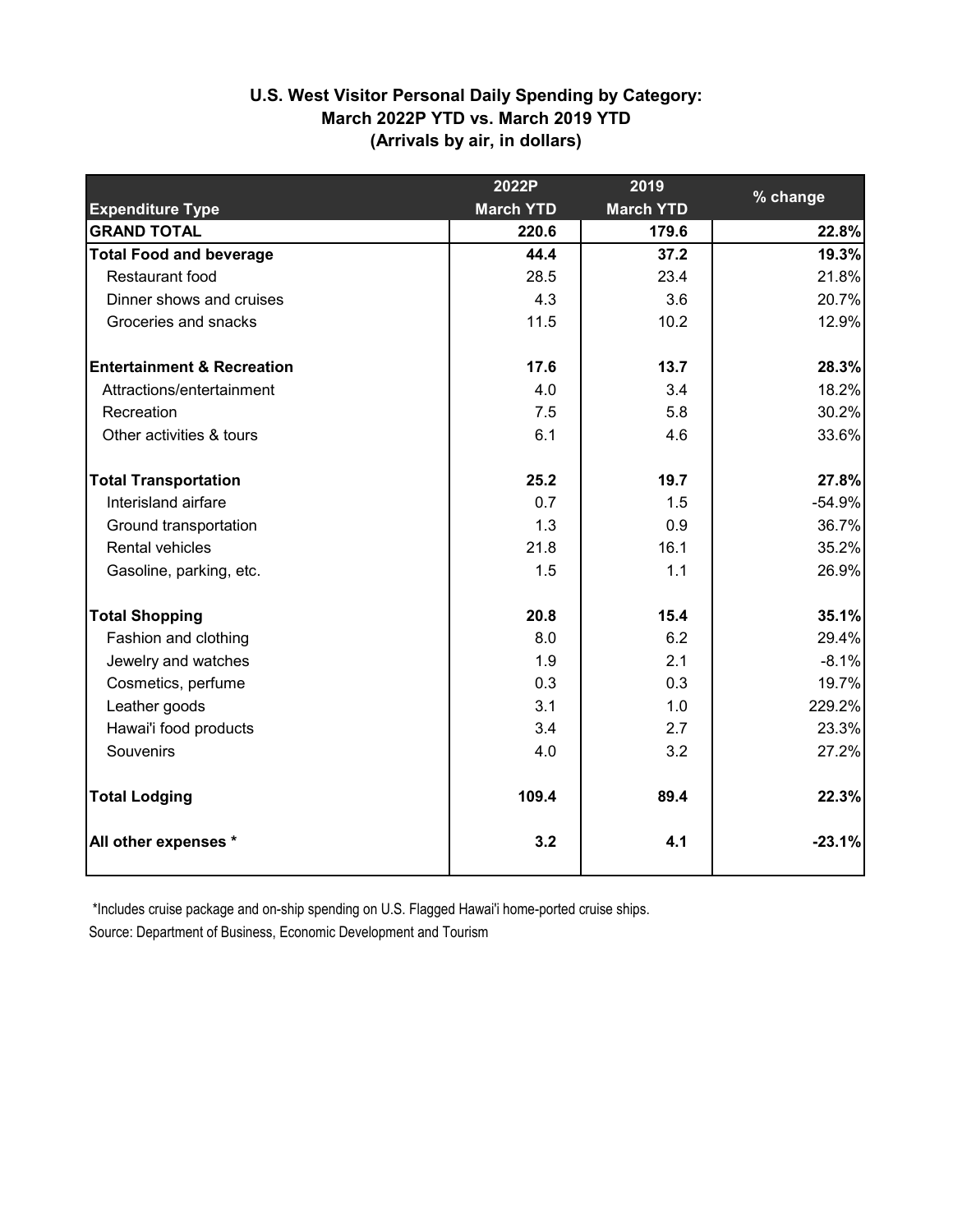# **U.S. East Visitor Personal Daily Spending by Category: March 2022P YTD vs. March 2021 YTD (Arrivals by air, in dollars)**

|                                       | 2022P            | 2021             | % change |
|---------------------------------------|------------------|------------------|----------|
| <b>Expenditure Type</b>               | <b>March YTD</b> | <b>March YTD</b> |          |
| <b>GRAND TOTAL</b>                    | 237.7            | 173.2            | 37.3%    |
| <b>Total Food and beverage</b>        | 45.9             | 37.9             | 21.1%    |
| Restaurant food                       | 30.3             | 25.6             | 18.4%    |
| Dinner shows and cruises              | 5.1              | 2.8              | 79.9%    |
| Groceries and snacks                  | 10.5             | 9.5              | 11.1%    |
| <b>Entertainment &amp; Recreation</b> | 24.2             | 15.6             | 55.7%    |
| Attractions/entertainment             | 6.2              | 3.5              | 78.4%    |
| Recreation                            | 8.8              | 7.3              | 21.6%    |
| Other activities & tours              | 9.2              | 4.8              | 90.7%    |
| <b>Total Transportation</b>           | 27.0             | 17.4             | 54.7%    |
| Interisland airfare                   | 1.6              | 1.0              | 59.0%    |
| Ground transportation                 | 1.3              | 0.8              | 62.2%    |
| Rental vehicles                       | 22.6             | 14.6             | 55.2%    |
| Gasoline, parking, etc.               | 1.4              | 1.0              | 37.4%    |
| <b>Total Shopping</b>                 | 21.7             | 18.9             | 14.7%    |
| Fashion and clothing                  | 7.5              | 7.7              | $-2.1%$  |
| Jewelry and watches                   | 3.4              | 3.4              | 0.0%     |
| Cosmetics, perfume                    | 0.4              | 0.4              | 8.9%     |
| Leather goods                         | 2.4              | 1.7              | 45.4%    |
| Hawai'i food products                 | 2.7              | 2.0              | 36.4%    |
| Souvenirs                             | 5.2              | 3.8              | 37.5%    |
| <b>Total Lodging</b>                  | 114.9            | 79.3             | 44.8%    |
| All other expenses *                  | 4.0              | 4.0              | 0.9%     |

\*Includes cruise package and on-ship spending on U.S. Flagged Hawai'i home-ported cruise ships.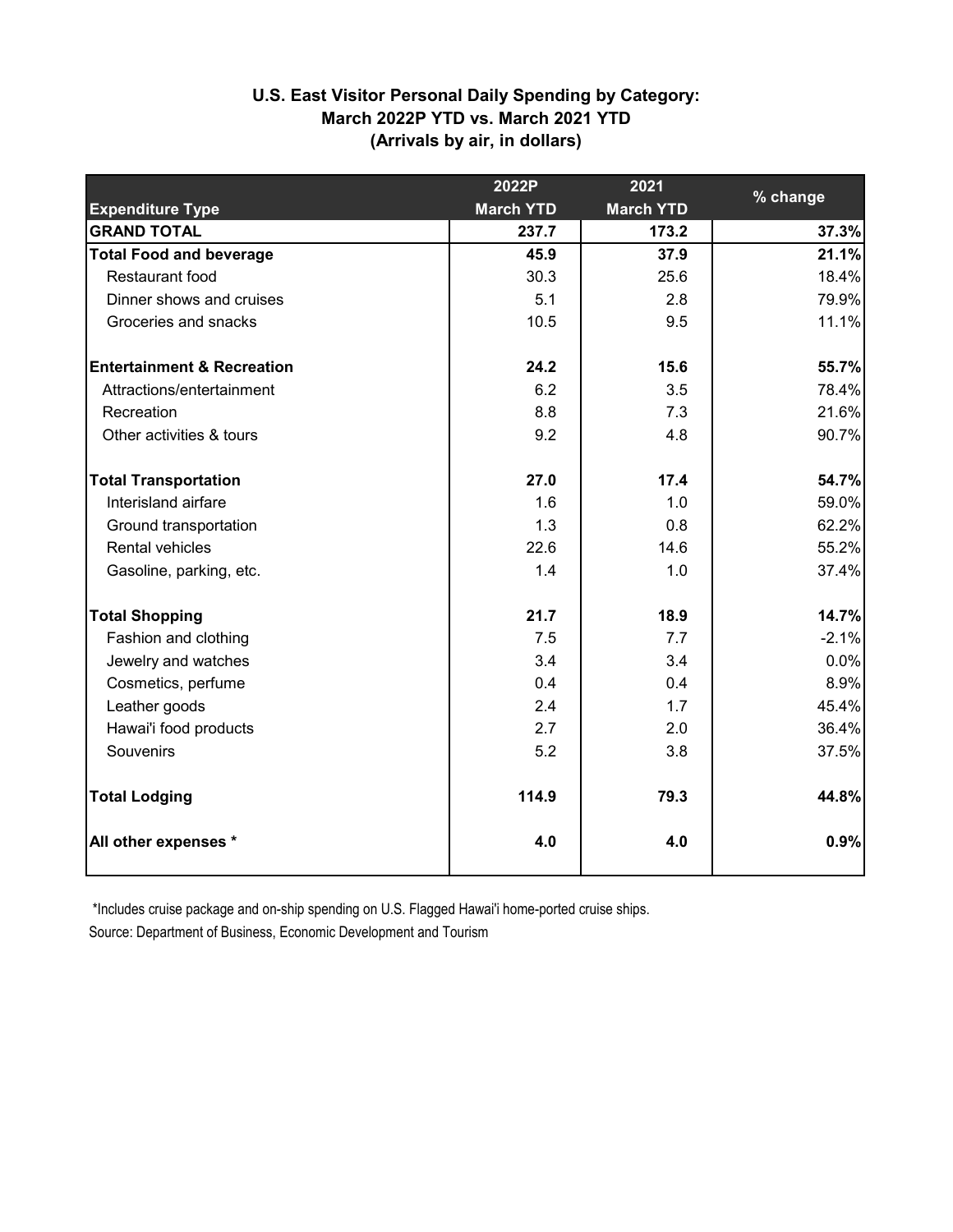# **U.S. East Visitor Personal Daily Spending by Category: March 2022P YTD vs. March 2020 YTD (Arrivals by air, in dollars)**

|                                       | 2022P            | 2020             |          |
|---------------------------------------|------------------|------------------|----------|
| <b>Expenditure Type</b>               | <b>March YTD</b> | <b>March YTD</b> | % change |
| <b>GRAND TOTAL</b>                    | 237.7            | 218.5            | 8.8%     |
| <b>Total Food and beverage</b>        | 45.9             | 42.5             | 8.0%     |
| Restaurant food                       | 30.3             | 29.0             | 4.7%     |
| Dinner shows and cruises              | 5.1              | 4.7              | 8.2%     |
| Groceries and snacks                  | 10.5             | 8.9              | 18.7%    |
| <b>Entertainment &amp; Recreation</b> | 24.2             | 19.1             | 27.0%    |
| Attractions/entertainment             | 6.2              | 5.4              | 15.3%    |
| Recreation                            | 8.8              | 6.5              | 35.5%    |
| Other activities & tours              | 9.2              | 7.2              | 27.9%    |
| <b>Total Transportation</b>           | 27.0             | 23.4             | 15.1%    |
| Interisland airfare                   | 1.6              | 3.7              | $-57.8%$ |
| Ground transportation                 | 1.3              | 1.3              | $-1.2%$  |
| Rental vehicles                       | 22.6             | 17.0             | 33.0%    |
| Gasoline, parking, etc.               | 1.4              | 1.3              | 7.6%     |
| <b>Total Shopping</b>                 | 21.7             | 16.6             | 30.7%    |
| Fashion and clothing                  | 7.5              | 6.3              | 19.3%    |
| Jewelry and watches                   | 3.4              | 3.1              | 9.1%     |
| Cosmetics, perfume                    | 0.4              | 0.3              | 56.4%    |
| Leather goods                         | 2.4              | 0.7              | 272.4%   |
| Hawai'i food products                 | 2.7              | 2.5              | 7.3%     |
| Souvenirs                             | 5.2              | 3.7              | 39.3%    |
| <b>Total Lodging</b>                  | 114.9            | 105.4            | 9.0%     |
| All other expenses *                  | 4.0              | 11.5             | $-64.7%$ |

\*Includes cruise package and on-ship spending on U.S. Flagged Hawai'i home-ported cruise ships.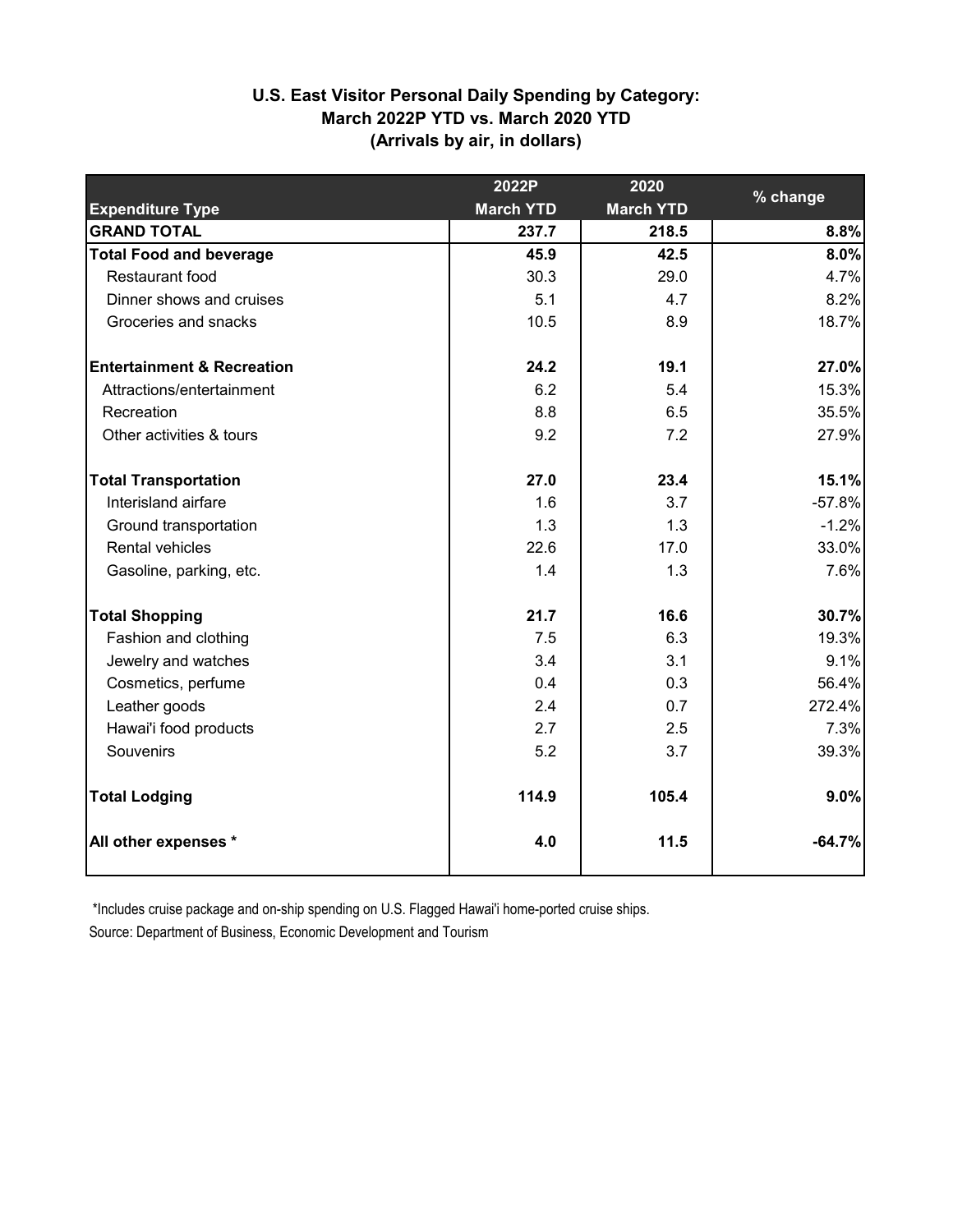# **U.S. East Visitor Personal Daily Spending by Category: March 2022P YTD vs. March 2019 YTD (Arrivals by air, in dollars)**

|                                       | 2022P            | 2019             |          |
|---------------------------------------|------------------|------------------|----------|
| <b>Expenditure Type</b>               | <b>March YTD</b> | <b>March YTD</b> | % change |
| <b>GRAND TOTAL</b>                    | 237.7            | 209.0            | 13.7%    |
| <b>Total Food and beverage</b>        | 45.9             | 42.3             | 8.7%     |
| Restaurant food                       | 30.3             | 28.4             | 6.7%     |
| Dinner shows and cruises              | 5.1              | 4.7              | 8.3%     |
| Groceries and snacks                  | 10.5             | 9.2              | 15.0%    |
| <b>Entertainment &amp; Recreation</b> | 24.2             | 19.6             | 23.7%    |
| Attractions/entertainment             | 6.2              | 5.2              | 18.8%    |
| Recreation                            | 8.8              | 7.0              | 25.9%    |
| Other activities & tours              | 9.2              | 7.4              | 25.1%    |
| <b>Total Transportation</b>           | 27.0             | 21.6             | 24.6%    |
| Interisland airfare                   | 1.6              | 2.9              | $-46.1%$ |
| Ground transportation                 | 1.3              | 1.2              | 13.1%    |
| Rental vehicles                       | 22.6             | 16.1             | 40.6%    |
| Gasoline, parking, etc.               | 1.4              | 1.5              | $-1.2%$  |
| <b>Total Shopping</b>                 | 21.7             | 17.2             | 26.0%    |
| Fashion and clothing                  | 7.5              | 6.9              | 8.6%     |
| Jewelry and watches                   | 3.4              | 2.5              | 35.9%    |
| Cosmetics, perfume                    | 0.4              | 0.5              | $-25.2%$ |
| Leather goods                         | 2.4              | 0.3              | 870.0%   |
| Hawai'i food products                 | 2.7              | 2.7              | 1.7%     |
| Souvenirs                             | 5.2              | 4.3              | 20.4%    |
| <b>Total Lodging</b>                  | 114.9            | 98.1             | 17.1%    |
| All other expenses *                  | 4.0              | 10.2             | $-60.5%$ |

\*Includes cruise package and on-ship spending on U.S. Flagged Hawai'i home-ported cruise ships.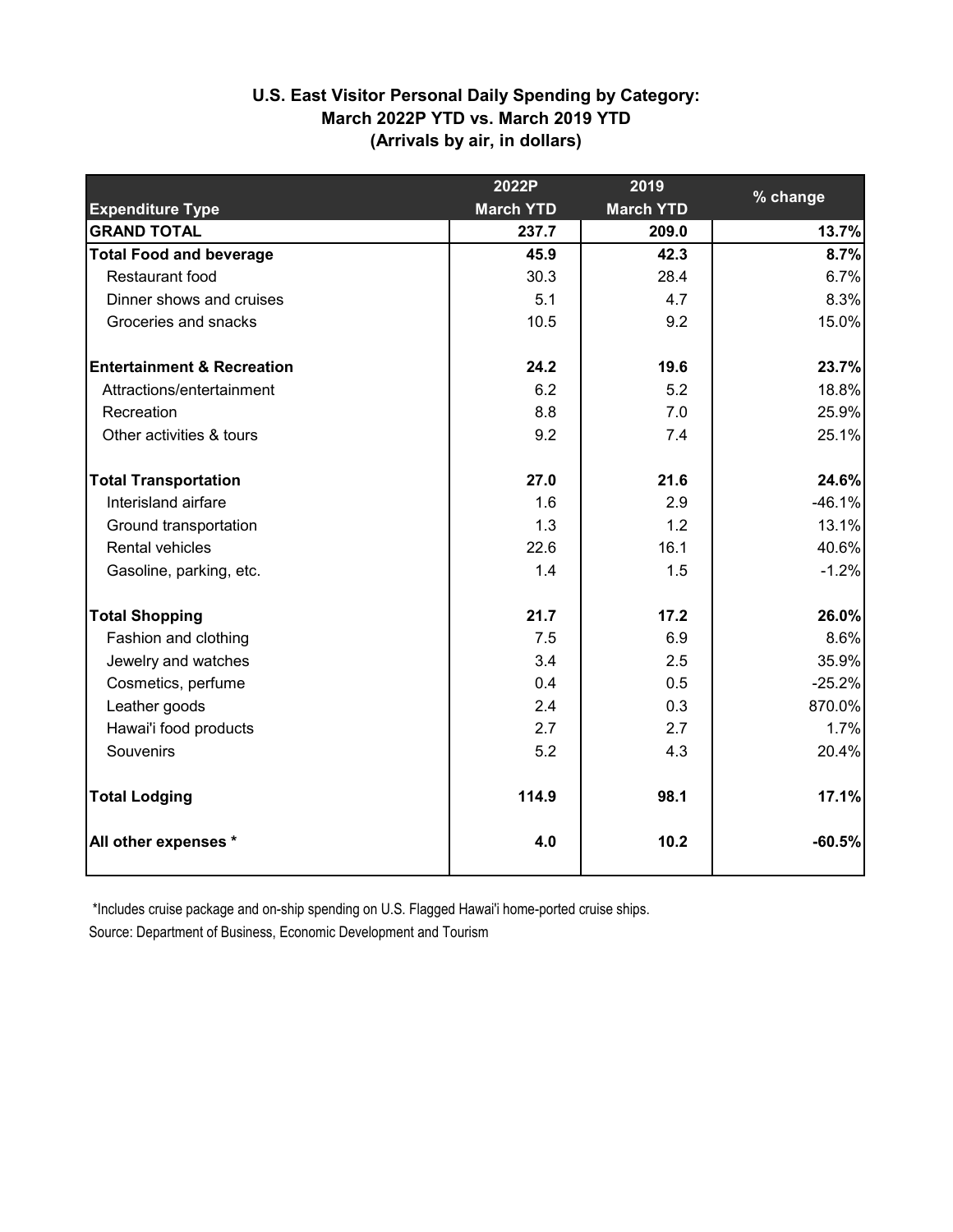## **Japan Visitor Personal Daily Spending by Category: March 2022P YTD vs. March 2021 YTD (Arrivals by air, in dollars)**

|                                       | 2022P            | 2021             |          |
|---------------------------------------|------------------|------------------|----------|
| <b>Expenditure Type</b>               | <b>March YTD</b> | <b>March YTD</b> | % change |
| <b>GRAND TOTAL</b>                    | 215.2            | 205.8            | 4.5%     |
| <b>Total Food and beverage</b>        | 48.0             | 44.6             | 7.7%     |
| Restaurant food                       | 29.8             | 26.3             | 13.4%    |
| Dinner shows and cruises              | 1.8              | 2.0              | $-11.2%$ |
| Groceries and snacks                  | 16.4             | 16.3             | 0.7%     |
| <b>Entertainment &amp; Recreation</b> | 8.4              | 14.1             | $-40.7%$ |
| Attractions/entertainment             | 3.3              | 3.8              | $-14.4%$ |
| Recreation                            | 3.1              | 9.1              | $-66.2%$ |
| Other activities & tours              | 2.0              | 1.1              | 78.5%    |
| <b>Total Transportation</b>           | 15.2             | 11.8             | 28.2%    |
| Interisland airfare                   | 2.1              | 0.2              | 861.8%   |
| Ground transportation                 | 3.1              | 2.3              | 32.4%    |
| <b>Rental vehicles</b>                | 8.5              | 7.3              | 16.2%    |
| Gasoline, parking, etc.               | 1.5              | 2.0              | $-22.9%$ |
| <b>Total Shopping</b>                 | 55.6             | 39.1             | 42.0%    |
| Fashion and clothing                  | 22.7             | 17.4             | 30.7%    |
| Jewelry and watches                   | 5.9              | 2.6              | 125.8%   |
| Cosmetics, perfume                    | 3.1              | 4.0              | $-21.5%$ |
| Leather goods                         | 11.7             | 6.4              | 83.7%    |
| Hawai'i food products                 | 8.3              | 4.9              | 70.8%    |
| Souvenirs                             | 3.8              | 3.9              | $-3.2%$  |
| <b>Total Lodging</b>                  | 84.3             | 91.2             | $-7.6%$  |
| All other expenses *                  | 3.9              | 5.0              | $-23.4%$ |

\*Includes cruise package and on-ship spending on U.S. Flagged Hawai'i home-ported cruise ships.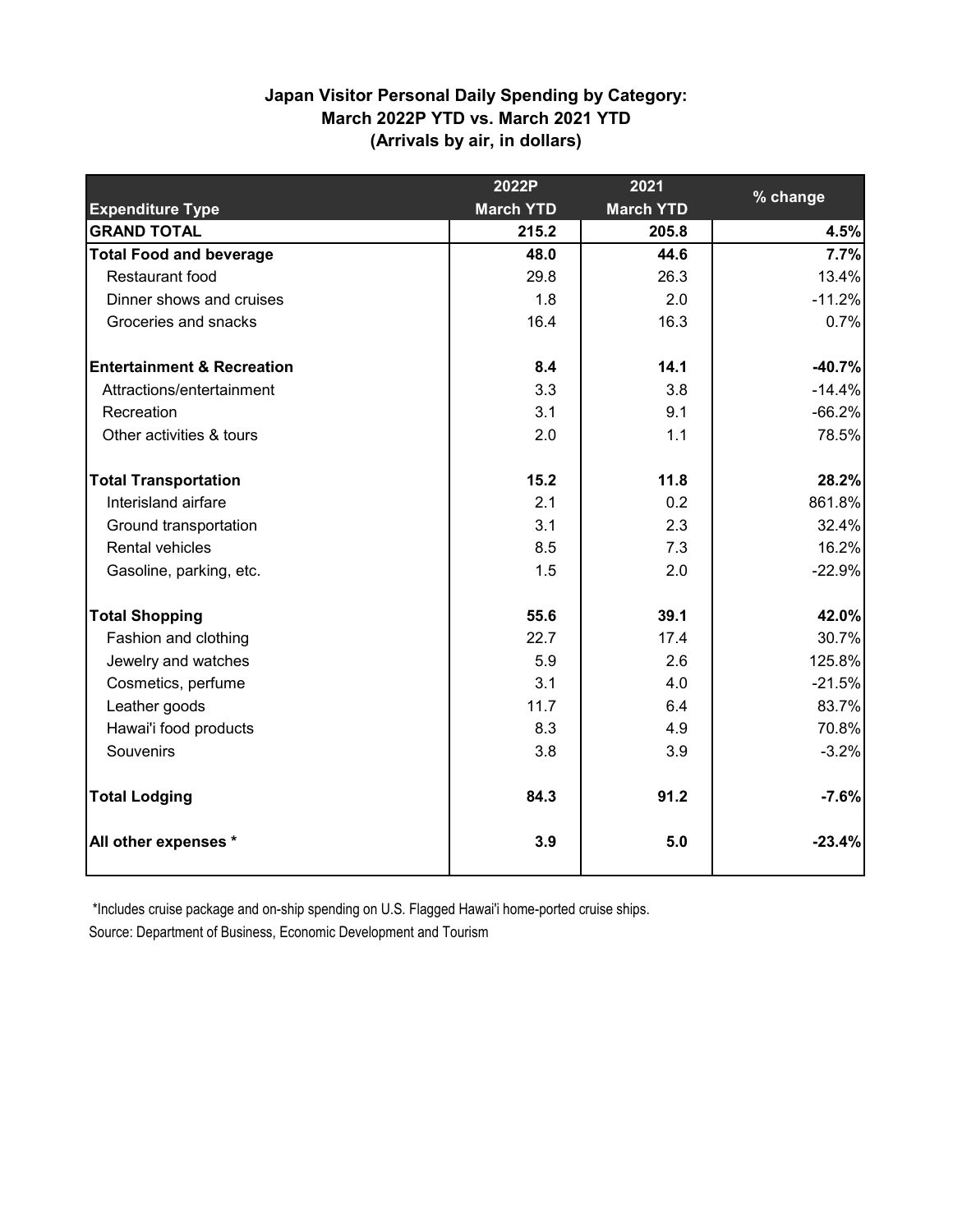## **Japan Visitor Personal Daily Spending by Category: March 2022P YTD vs. March 2020 YTD (Arrivals by air, in dollars)**

|                                       | 2022P            | 2020             |          |
|---------------------------------------|------------------|------------------|----------|
| <b>Expenditure Type</b>               | <b>March YTD</b> | <b>March YTD</b> | % change |
| <b>GRAND TOTAL</b>                    | 215.2            | 239.2            | $-10.0%$ |
| <b>Total Food and beverage</b>        | 48.0             | 52.9             | $-9.3%$  |
| Restaurant food                       | 29.8             | 39.8             | $-25.1%$ |
| Dinner shows and cruises              | 1.8              | 3.5              | $-49.3%$ |
| Groceries and snacks                  | 16.4             | 9.7              | 70.2%    |
| <b>Entertainment &amp; Recreation</b> | 8.4              | 18.6             | $-55.2%$ |
| Attractions/entertainment             | 3.3              | 6.9              | $-52.7%$ |
| Recreation                            | 3.1              | 3.9              | $-21.6%$ |
| Other activities & tours              | 2.0              | 7.8              | $-74.3%$ |
| <b>Total Transportation</b>           | 15.2             | 12.7             | 19.2%    |
| Interisland airfare                   | 2.1              | 1.3              | 57.6%    |
| Ground transportation                 | 3.1              | 6.1              | $-49.2%$ |
| <b>Rental vehicles</b>                | 8.5              | 4.7              | 82.5%    |
| Gasoline, parking, etc.               | 1.5              | 0.6              | 155.0%   |
| <b>Total Shopping</b>                 | 55.6             | 65.3             | $-14.9%$ |
| Fashion and clothing                  | 22.7             | 19.4             | 17.1%    |
| Jewelry and watches                   | 5.9              | 6.4              | $-6.8%$  |
| Cosmetics, perfume                    | 3.1              | 4.3              | $-27.0%$ |
| Leather goods                         | 11.7             | 16.8             | $-30.4%$ |
| Hawai'i food products                 | 8.3              | 13.0             | $-36.1%$ |
| Souvenirs                             | 3.8              | 6.0              | $-37.3%$ |
| <b>Total Lodging</b>                  | 84.3             | 80.3             | 4.9%     |
| All other expenses *                  | 3.9              | 9.3              | $-58.7%$ |

\*Includes cruise package and on-ship spending on U.S. Flagged Hawai'i home-ported cruise ships.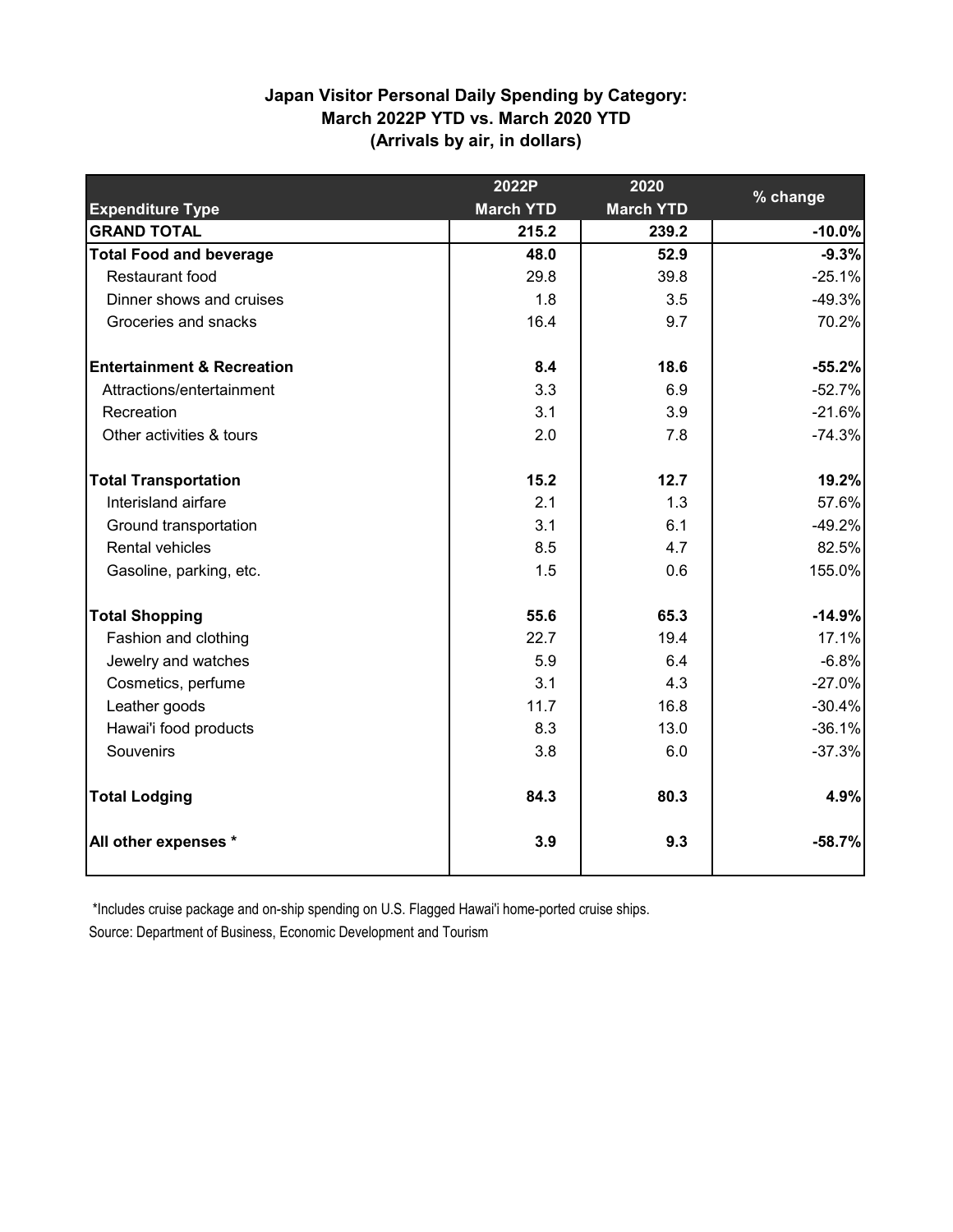## **Japan Visitor Personal Daily Spending by Category: March 2022P YTD vs. March 2019 YTD (Arrivals by air, in dollars)**

|                                       | 2022P              | 2019               |          |
|---------------------------------------|--------------------|--------------------|----------|
| <b>Expenditure Type</b>               | <b>January YTD</b> | <b>January YTD</b> | % change |
| <b>GRAND TOTAL</b>                    | 215.2              | 239.8              | $-10.3%$ |
| <b>Total Food and beverage</b>        | 48.0               | 51.5               | $-6.9%$  |
| Restaurant food                       | 29.8               | 38.5               | $-22.6%$ |
| Dinner shows and cruises              | 1.8                | 3.7                | $-52.1%$ |
| Groceries and snacks                  | 16.4               | 9.3                | 77.7%    |
| <b>Entertainment &amp; Recreation</b> | 8.4                | 18.0               | $-53.7%$ |
| Attractions/entertainment             | 3.3                | 6.2                | $-47.0%$ |
| Recreation                            | 3.1                | 3.6                | $-15.0%$ |
| Other activities & tours              | 2.0                | 8.3                | $-75.8%$ |
| <b>Total Transportation</b>           | 15.2               | 11.6               | 30.5%    |
| Interisland airfare                   | 2.1                | 1.3                | 63.9%    |
| Ground transportation                 | 3.1                | 6.0                | $-48.8%$ |
| <b>Rental vehicles</b>                | 8.5                | 3.9                | 118.0%   |
| Gasoline, parking, etc.               | 1.5                | 0.4                | 257.0%   |
| <b>Total Shopping</b>                 | 55.6               | 67.7               | $-17.9%$ |
| Fashion and clothing                  | 22.7               | 19.5               | 16.1%    |
| Jewelry and watches                   | 5.9                | 7.4                | $-19.1%$ |
| Cosmetics, perfume                    | 3.1                | 4.1                | $-23.4%$ |
| Leather goods                         | 11.7               | 17.9               | $-34.8%$ |
| Hawai'i food products                 | 8.3                | 13.1               | $-36.4%$ |
| Souvenirs                             | 3.8                | 6.1                | $-37.6%$ |
| <b>Total Lodging</b>                  | 84.3               | 80.1               | 5.2%     |
| All other expenses *                  | 3.9                | 10.8               | $-64.3%$ |

\*Includes cruise package and on-ship spending on U.S. Flagged Hawai'i home-ported cruise ships.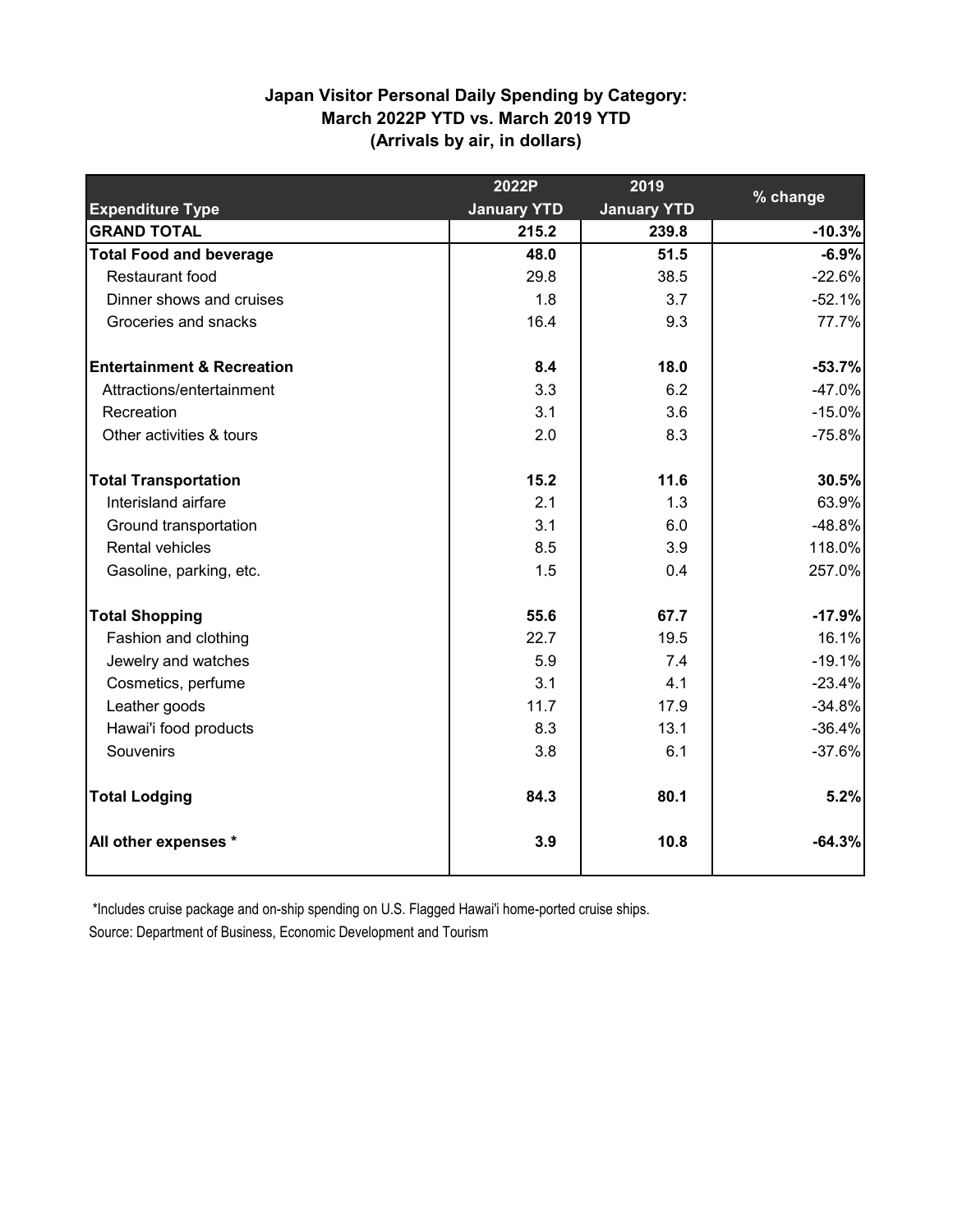## **Canada Visitor Personal Daily Spending by Category: March 2022P YTD vs. March 2021 YTD (Arrivals by air, in dollars)**

|                                       | 2022P            | 2021             | % change |
|---------------------------------------|------------------|------------------|----------|
| <b>Expenditure Type</b>               | <b>March YTD</b> | <b>March YTD</b> |          |
| <b>GRAND TOTAL</b>                    | 175.9            | 166.9            | 5.4%     |
| <b>Total Food and beverage</b>        | 36.4             | 43.2             | $-15.7%$ |
| Restaurant food                       | 19.7             | 25.7             | $-23.3%$ |
| Dinner shows and cruises              | 1.9              | 0.3              | 619.8%   |
| Groceries and snacks                  | 14.8             | 17.3             | $-14.3%$ |
| <b>Entertainment &amp; Recreation</b> | 9.8              | 7.1              | 38.2%    |
| Attractions/entertainment             | 2.7              | 1.0              | 179.9%   |
| Recreation                            | 3.9              | 4.5              | $-15.0%$ |
| Other activities & tours              | 3.3              | 1.6              | 103.9%   |
| <b>Total Transportation</b>           | 20.7             | 17.8             | 16.3%    |
| Interisland airfare                   | 1.0              | 3.7              | $-73.6%$ |
| Ground transportation                 | 1.1              | 1.2              | $-4.2%$  |
| <b>Rental vehicles</b>                | 17.3             | 11.1             | 56.3%    |
| Gasoline, parking, etc.               | 1.3              | 1.9              | $-31.2%$ |
| <b>Total Shopping</b>                 | 12.6             | 11.6             | 8.4%     |
| Fashion and clothing                  | 7.3              | 4.7              | 56.2%    |
| Jewelry and watches                   | 0.8              | 0.4              | 93.4%    |
| Cosmetics, perfume                    | 0.1              | 1.0              | $-88.9%$ |
| Leather goods                         | 0.7              | 1.7              | $-61.8%$ |
| Hawai'i food products                 | 1.8              | 2.1              | $-12.2%$ |
| Souvenirs                             | 1.9              | 1.7              | 13.1%    |
| <b>Total Lodging</b>                  | 94.3             | 82.5             | 14.2%    |
| All other expenses *                  | 2.1              | 4.6              | $-54.7%$ |

\*Includes cruise package and on-ship spending on U.S. Flagged Hawai'i home-ported cruise ships.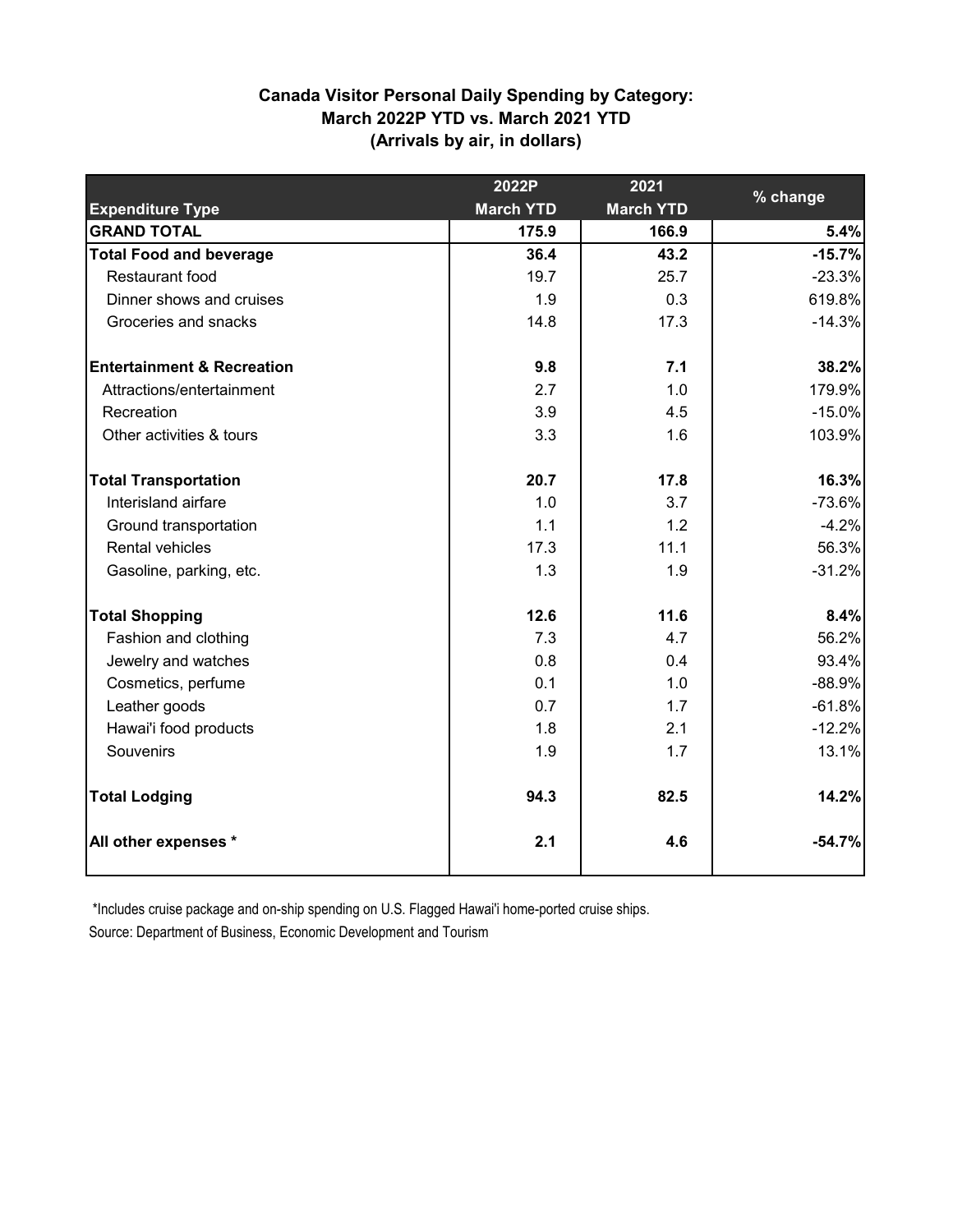## **Canada Visitor Personal Daily Spending by Category: March 2022P YTD vs. March 2020 YTD (Arrivals by air, in dollars)**

|                                       | 2022P            | 2020               | % change |
|---------------------------------------|------------------|--------------------|----------|
| <b>Expenditure Type</b>               | <b>March YTD</b> | <b>January YTD</b> |          |
| <b>GRAND TOTAL</b>                    | 175.9            | 169.4              | 3.9%     |
| <b>Total Food and beverage</b>        | 36.4             | 34.1               | 6.7%     |
| Restaurant food                       | 19.7             | 20.4               | $-3.5%$  |
| Dinner shows and cruises              | 1.9              | 2.2                | $-13.7%$ |
| Groceries and snacks                  | 14.8             | 11.5               | 28.8%    |
| <b>Entertainment &amp; Recreation</b> | 9.8              | 11.5               | $-14.7%$ |
| Attractions/entertainment             | 2.7              | 3.9                | $-31.1%$ |
| Recreation                            | 3.9              | 4.9                | $-21.8%$ |
| Other activities & tours              | 3.3              | 3.5                | $-7.6%$  |
| <b>Total Transportation</b>           | 20.7             | 18.8               | 10.5%    |
| Interisland airfare                   | 1.0              | 0.9                | 4.2%     |
| Ground transportation                 | 1.1              | 0.9                | 30.3%    |
| <b>Rental vehicles</b>                | 17.3             | 15.6               | 11.2%    |
| Gasoline, parking, etc.               | 1.3              | 1.4                | $-5.5%$  |
| <b>Total Shopping</b>                 | 12.6             | 12.3               | 2.4%     |
| Fashion and clothing                  | 7.3              | 6.6                | 10.0%    |
| Jewelry and watches                   | 0.8              | 1.0                | $-21.8%$ |
| Cosmetics, perfume                    | 0.1              | 0.2                | $-53.3%$ |
| Leather goods                         | 0.7              | 0.4                | 75.7%    |
| Hawai'i food products                 | 1.8              | 1.8                | 3.6%     |
| Souvenirs                             | 1.9              | 2.3                | $-16.2%$ |
| <b>Total Lodging</b>                  | 94.3             | 88.6               | 6.4%     |
| All other expenses *                  | 2.1              | 4.1                | $-49.0%$ |

\*Includes cruise package and on-ship spending on U.S. Flagged Hawai'i home-ported cruise ships.